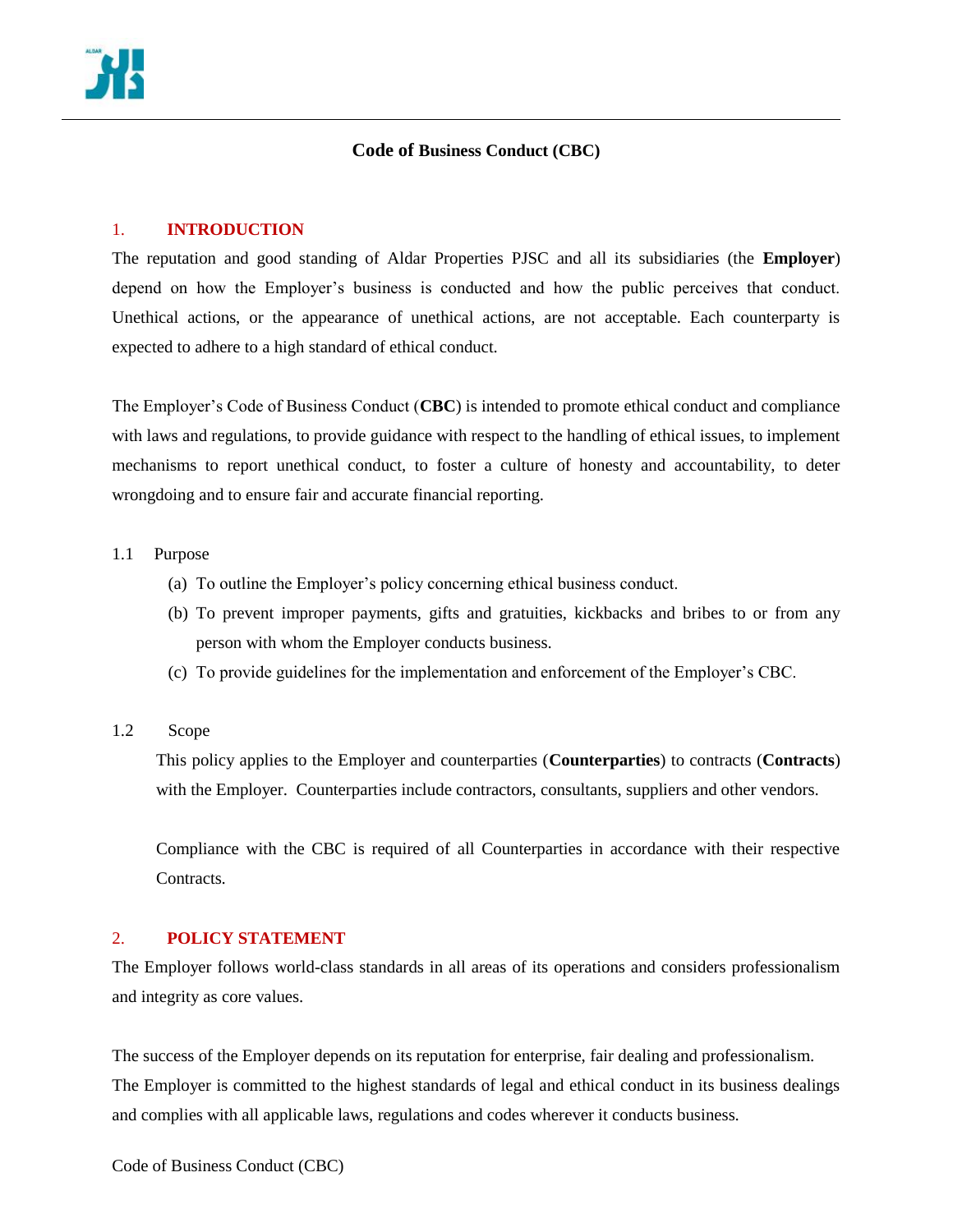

The Employer's assets, such as office equipment, production equipment and products, must not be used for personal reasons, except as may be specifically authorised by the Employer's policies. These assets should not be taken out of the Employer's facilities unless necessary and authorised by the Employer.

## 3. **POLICY IMPLEMENTATION**

Each Counterparty is responsible for supporting fully the Employer's policy of compliance with applicable laws, rules and, regulations, and the Employer's policies regarding health, safety, process risk management and environmental protection.

### 4. **KEY AREAS OF THE CBC**

#### 4.1 **Conflict of Interest**

In performing its duties and responsibilities for the Employer, each Counterparty will avoid any Conflict of Interest.

In the context of this policy, **Conflict of Interest** or **Conflict** means, with respect to the Counterparty involved, any activity, agreement, business investment, interest, role or other situation that could be construed as an interference with such Counterparty's duty to serve the Employer at all times to the best of its ability.

A Counterparty shall not (and must ensure that each of its employees, officers, directors and agents do not), for personal or other person's gain, deprive the Employer of any opportunity or benefit that could be construed as relating to any existing or reasonably anticipated future activity of the Employer, including, without limitation:

- (a) taking for personal gain opportunities that are discovered through the use of the Employer's property;
- (b) using the Employer's property, information or position for personal gain; and/or
- (c) competing with the Employer.

No Counterparty may serve as an advisor or agent to, or as a director, officer or part-time officer or employee of, a business enterprise that is a competitor of, or has current or known business dealings with, the Employer where such relationship constitutes a Conflict of Interest.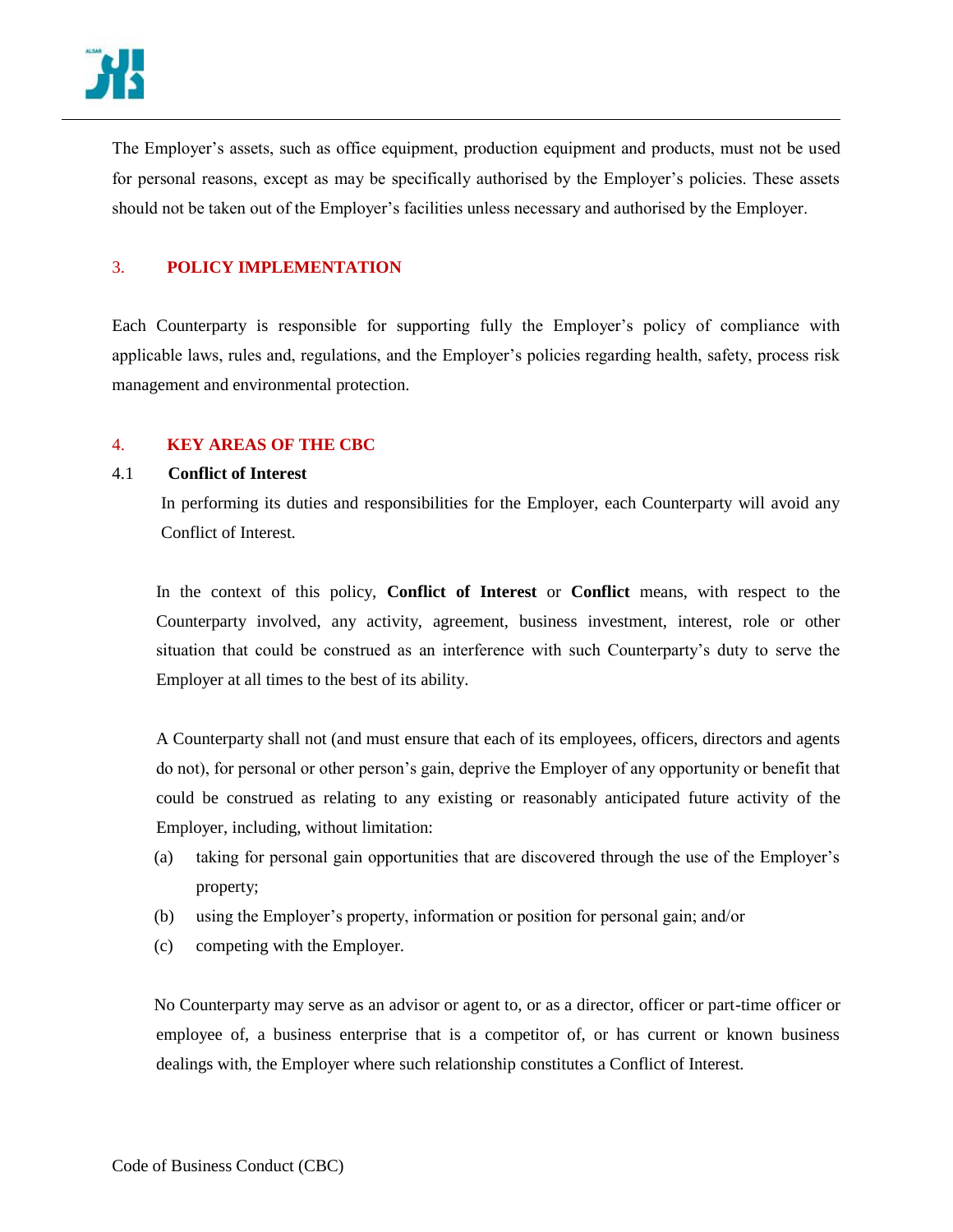

## 4.2 **Integrity and Insider Trading**

The Employer selects its suppliers based on the price, quality and performance of products or services provided. In order to avoid any Conflict of Interest, the Employer will not conduct business with vendors or suppliers in which company Employees or close family members have vested interests.

The Counterparty must ensure that it does not, and its employees, agents, officers and directors do not, trade in the Employer's securities to the extent that such person has knowledge of material nonpublic information relating to the Employer.

### 4.3 **Gifts**

The offering, giving, soliciting or receiving of any form of bribe or kickback or offering or giving anything of value to any Employer's Directors or Employees (or their immediate families or any company in which they have a beneficial interest) is prohibited. To ensure that business is conducted in accordance with all applicable laws and high ethical standards, prior written approvals are required for certain contracts, agreements, arrangements, payments, gifts and entertainment as set forth below.

All gifts received by any Director or Employee shall be declared to the General Counsel upon receipt.

Under no circumstances should any gift or entertainment be offered, given or provided to any Employee or Director or their respective immediate family members unless such gift or entertainment:

- (a) is not a cash gift;
- (b) is consistent with customary business practices;
- (c) is not excessive in value (less than AED 1,500 per year);
- (d) cannot be construed as a bribe or payoff;
- (e) does not violate any applicable laws or regulations or the Contract; and
- (f) does not represent unusual discounts given in an arm's length transaction.

#### 4.4 **Not used**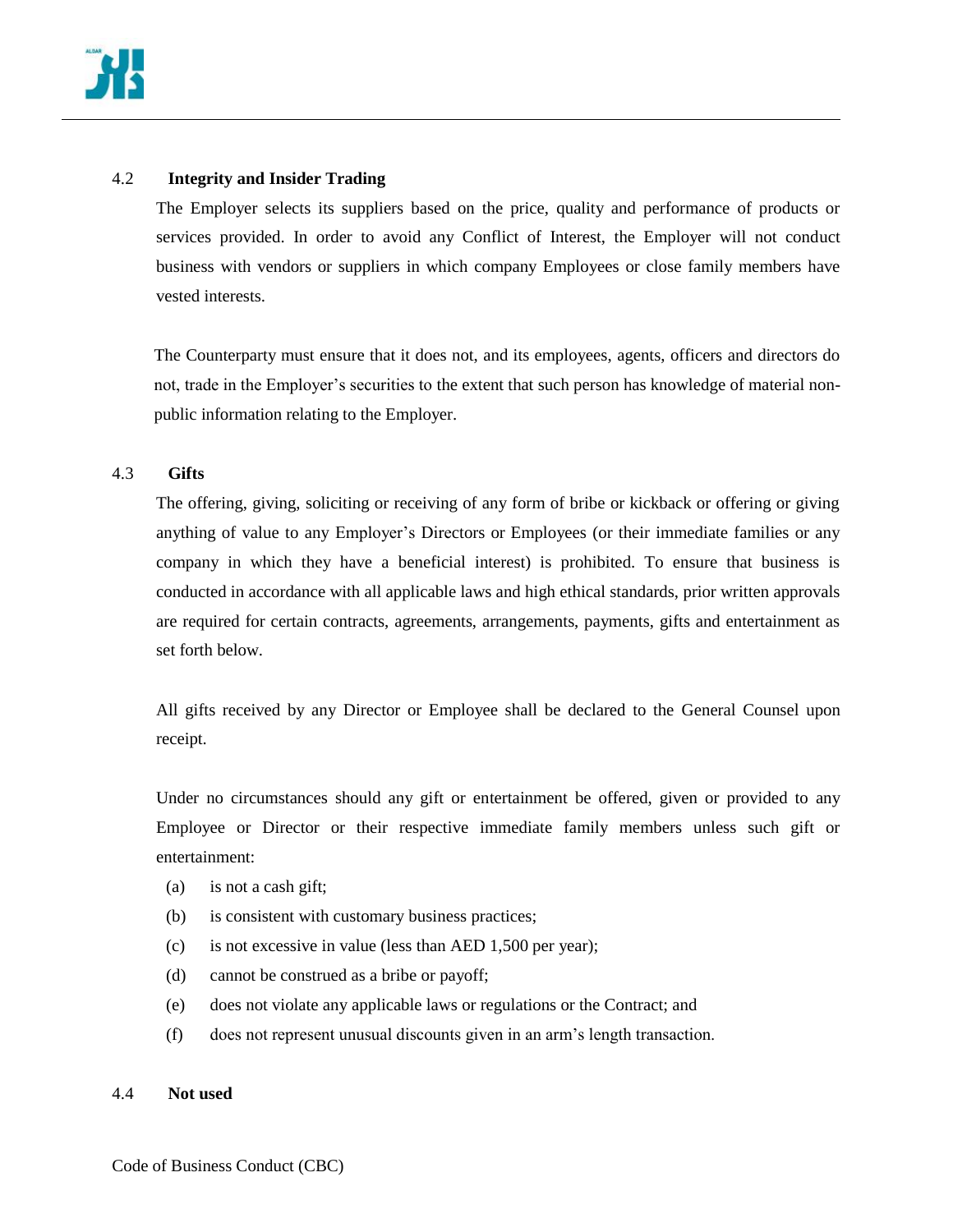

## **4.5 Anti-Money Laundering**

The Employer shall cooperate fully, in accordance with applicable laws, with the efforts of law enforcement agencies to prevent, detect and prosecute money laundering and the financing of terrorism and expects that all of its employees will do the same. The Employer shall not knowingly do business with existing or prospective counterparties (including consultant and contractors) whose money or activity is believed to be derived from or used to support criminal or terrorist activity. If the Employer becomes aware of facts that lead to the reasonable presumption that a counterparty is engaged in such activities or that a counterparty's transactions are themselves criminal in purpose, appropriate measures, consistent with the law, will be taken. Such measures shall include, for example, terminating business dealings with the Counterparty, and filing reports with governmental authorities.

The Employer and its Counterparties shall make reasonable efforts to help keep the global financial and trading systems from being used as a channel for financing crime and terrorism. Business transactions will not be conducted with Counterparties who fail to provide appropriate evidence of their identity, or who seek to deceive regulatory or law enforcement agencies by providing altered, incomplete or misleading information.

## 4.6 **Reporting of Malpractices, Illegal or Unethical Behaviours**

Counterparties shall report to Aldar's General Counsel observed illegal or unethical behaviour. Counterparties are expected to cooperate in internal investigations of misconduct.

## 4.7 **Reporting of Shareholders and Media Relations**

To help maintain excellent relationships with the public, the Employer as well as the Counterparty shall take special care in dealing with the media, government officials and community groups.

## 4.9 **Electronic Media and Employer's Property**

A substantial amount of information concerning the Employer is stored, processed and transmitted in computer and telecommunication systems. In order to maintain an efficient operation, all the Employer property shall be closely protected and used primarily for business-related purposes. This limitation includes, but is not limited to, the following: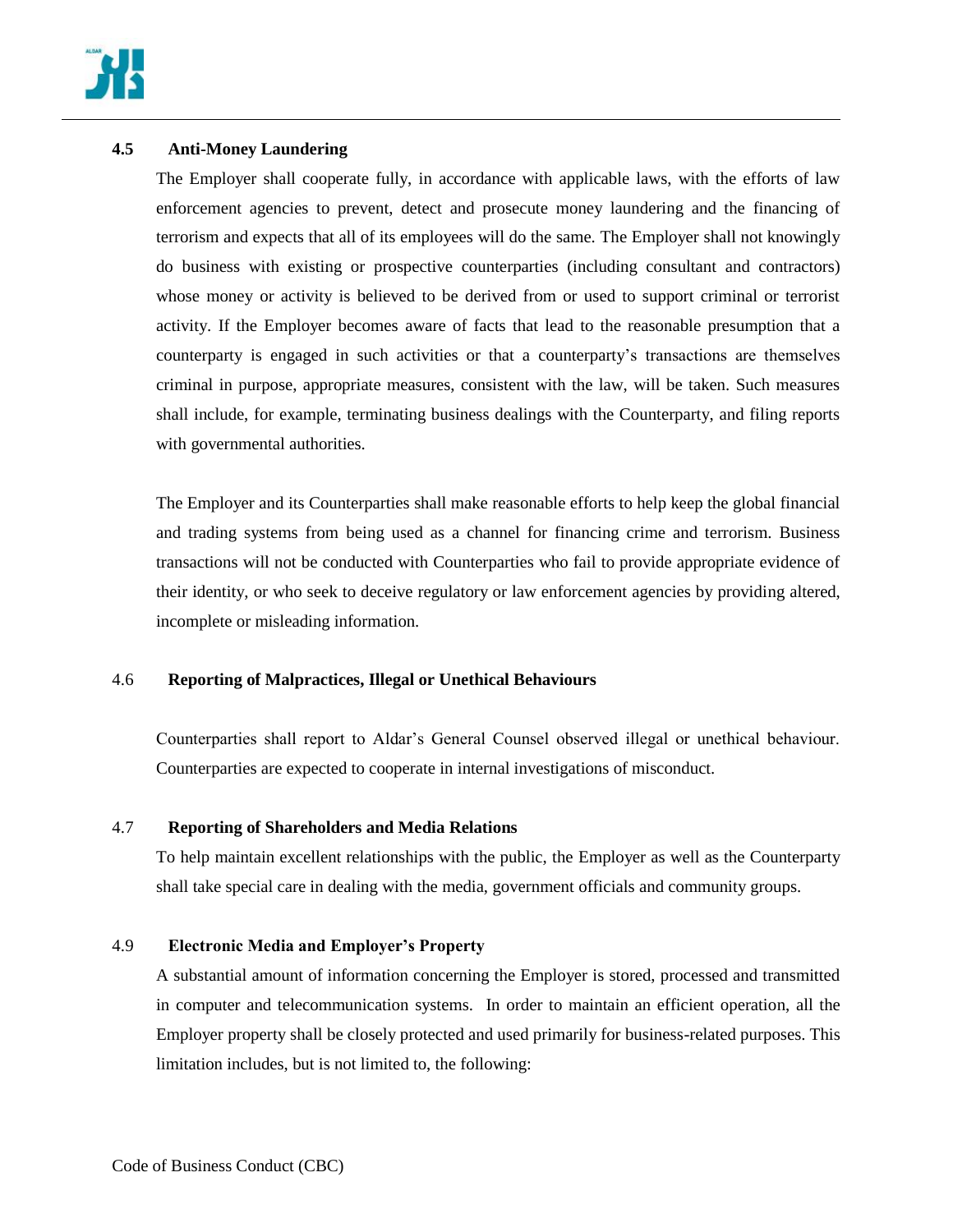

- (a) Counterparties shall exercise caution in safeguarding all electronic programs and technology, data and communications, including any and all information accessed inadvertently or in error;
- (b) Counterparties shall exercise a reasonable amount of caution in ensuring the physical security of the Employer's property, including laptop computers, mobile telephones, PDAs and other mobile equipment belonging to the Employer, especially when such property is used outside the Employer's premises;
- (c) Counterparties shall not use, modify or provide access to the Employer's property, including facilities, records technology, data and documentation, except as expressly authorised by the Employer
- (d) Counterparties are prohibited from creating or using unlicensed copies of computer software programs, whether proprietary or standard;
- (e) Counterparties shall not use the Employer's equipment or systems to conduct any type of business for another company; and
- (f) Counterparties shall not use the Employer's equipment or systems to view inappropriate websites or email including, but not limited to, those containing offensive and/or sexually explicit content.

### 4.10 **Audit, Investigation and Disciplinary actions**

Counterparties shall (and must ensure their employees, directors, officers, agents and subcontractors/ subconsultants) fully cooperate with all investigations conducted by the Employer, whether conducted by the Employer's staff or by third parties (including, but not limited to, auditors, government agencies and/or law enforcement agencies, or external counsel). Failure or refusal to cooperate with the Employer-sanctioned investigations, or supplying false information during such an investigation, may result in termination of the Contract and/or the Employer's refusal to conduct business with the Counterparty in future.

Counterparties must ensure the integrity and preserve all records and materials relevant to a pending civil, criminal or investigative procedure.

### 4.11 **Dealing with Government/ Public Officials**

In accordance with UAE laws, the Employer prohibits any activity that seeks to bribe, corrupt or otherwise improperly influence a public official to act (or omit to act) in a way that differs from that official's proper duties, obligations and standards of conduct.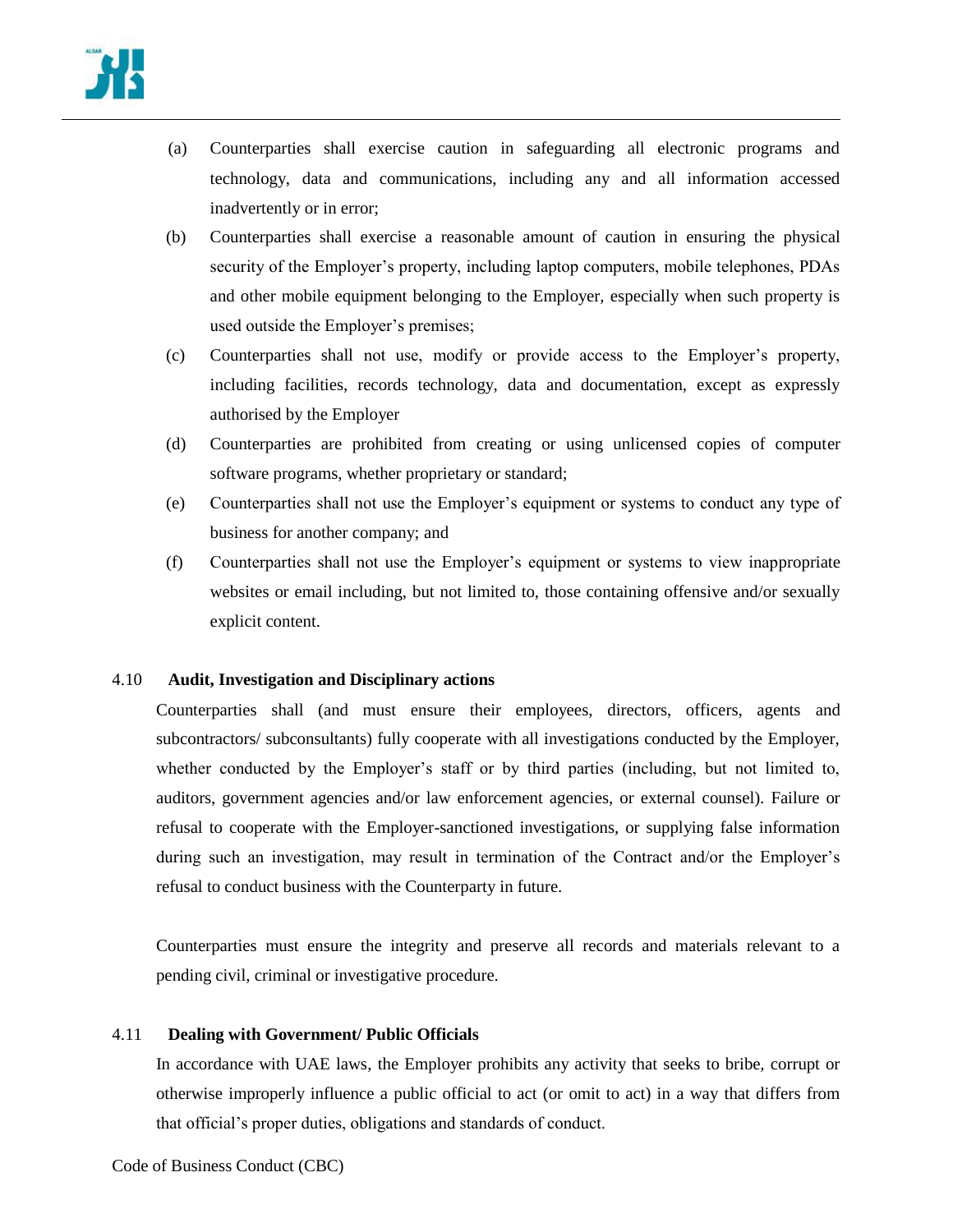

Bribery of a public official is defined as giving or offering a benefit (monetary or otherwise) to a person where the benefit:

- (a) is not legitimately due; and
- (b) where it is given or offered with the intention of influencing a public official in the exercise of his or her duties.

### **Direct**

A Counterparty must not seek to bribe, corrupt or otherwise improperly influence a public official.

### **Indirect**

A Counterparty must not provide a benefit where it is given or offered to a person other than the public official (e.g. to a relative or business partner of a public official).

A Counterparty must not provide a benefit to a third party where it is channelled through an agent or other intermediary or where the Counterparty is reckless or "willfully blind" as to the likely use of monies or other benefits provided to such third parties.

Counterparties must not provide a benefit to a third party where it is expected or likely that some or all of that benefit will be provided or offered to another person in order to influence a public official. Particular care needs to be taken with, for example, arrangements with consultants or agents who assist in securing business, or who arrange introductions to key government decisionmakers.

### 5. **APPLICABLE LAWS**

No contract, agreement, arrangement, payment, gift or entertainment will be entered into, offered, promised, agreed, paid or received which would violate any applicable law wherever the Employer conducts business.

## 6. **CONFIDENTIALITY**

Counterparties must consider all information (oral and written), documents and reports obtained in connection with the Contract as strictly confidential and shall not to disclose such information to any other parties unless previously authorised or required in the performance of their duties. This obligation will extend beyond the expiration of the Contract or termination of the Counterparties' engagement under the Contract.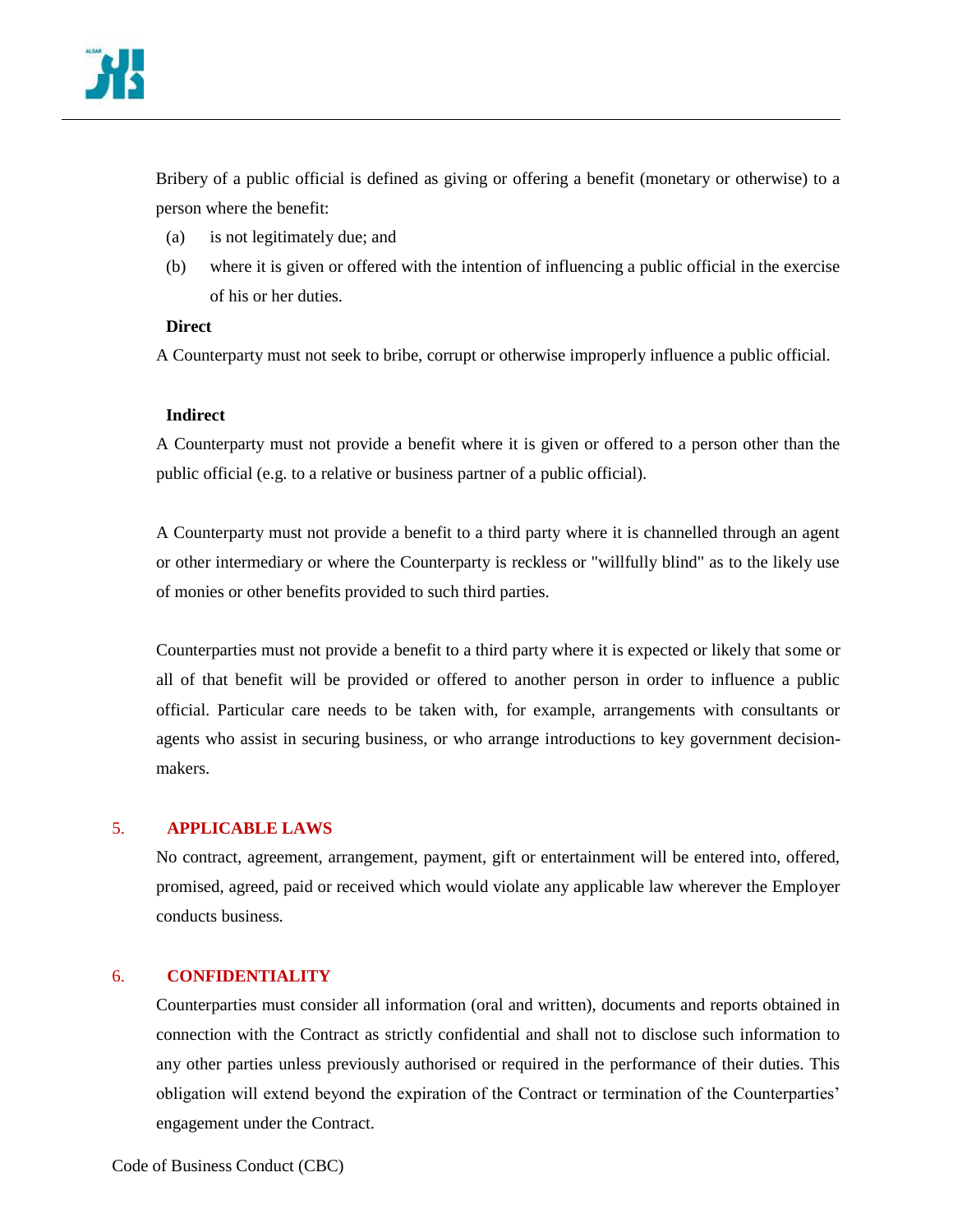

# 7. **GENERAL CONDITIONS**

All Counterparties with single or cumulative commitments or potential yearly business with the Employer exceeding AED 500,000 will receive a copy of the Employer's CBC and acknowledge compliance in writing. They will be notified when policy updates occur.

Full compliance with this policy is a condition of entering into business with the Employer. Violations, depending on the case and severity, will be regarded as a material breach of agreement.

## 8. **CBC GUIDELINES**

- 8.1 For Counterparty Behaviour:
	- (a) Represent the Employer in a professional manner which reflects positively on its image and reputation.
	- (b) All transactions undertaken with or on behalf of the Employer must be transparent, clear and properly recorded in accordance with the established policies and procedures.
	- (c) Refrain from disclosing information to any party other than those involved in the project within Aldar and to any other non-ALDAR personnel concerning Employer's operations, financial results, plans, or compensation structure.
	- (d) Maintain the confidentiality of proprietary information about the Employer, its other Counterparties or joint venture parties.
	- (e) Protect the Employer's assets and must ensure their efficient use. All of the Employer's assets should be used only for legitimate business purposes only.
	- (f) Assure the safekeeping of documents and files, maintained in a hard copy format and in electronic storage, which are the property of the Employer, and refrain from removing said documents or files upon termination of the contract.